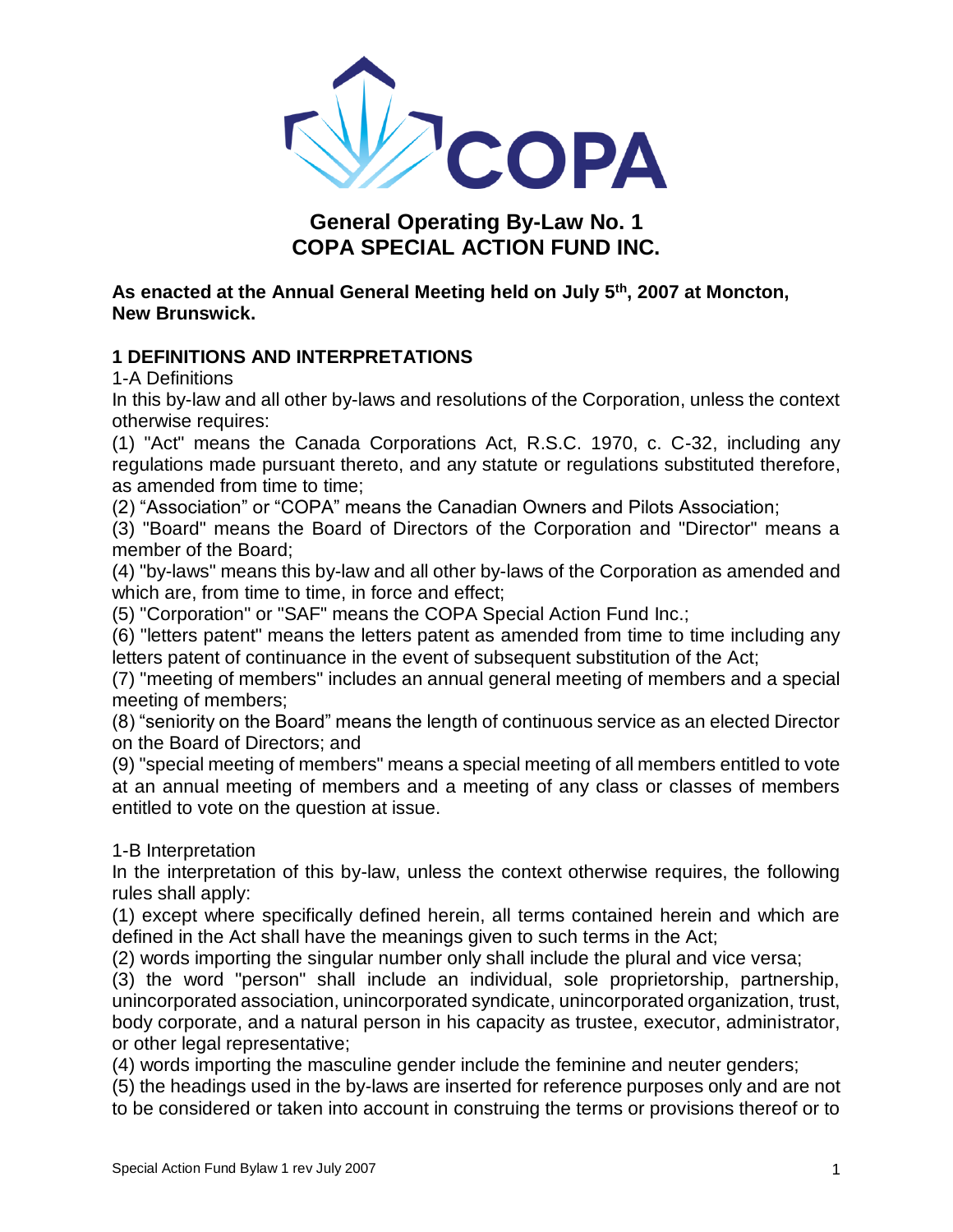be deemed in any way to clarify, modify or explain the effect of any such terms or provisions; and

(6) for the purposes of these by-laws Western Canada or Eastern Canada shall refer to any location west or east of the Manitoba-Ontario border or an extension thereof.

## **2 HEAD OFFICE**

The head office of the Corporation shall be in the City of Ottawa, Province of Ontario subject to change by by-law sanctioned by at least 2/3 of the votes cast at a special meeting of members.

### **3 MEMBERSHIP**

(1) Membership in the Corporation shall be available only to the Directors, then in office, of the Association. Each Director of the Association shall automatically become a member of the Corporation upon becoming a Director of the Association.

(2) There shall be no membership fees or dues unless otherwise directed by the Board of Directors.

(3) A member who ceases to be a Director, for whatever cause, of the Association shall automatically cease to be a member of the Corporation.

### **4 MEETINGS OF MEMBERS**

#### 4-A Annual General Meeting

(1) The Annual General Meeting of members shall be held at such time and place in Canada each year as the Directors may determine, and shall be held within twelve months of the financial year end.

(2) At every Annual General Meeting, in addition to any other business that may be transacted, the report of the directors, the financial statements and the report of the auditors shall be presented, and auditors appointed for the ensuing year.

#### 4-B Special Meetings of Members

Special meetings of members may be called by the Board of Directors or Chair of the Board. The Chair of the Board shall call a special meeting of members upon written request by not less than twenty percent (20%) of the members of the Corporation.

### 4-C Notice of Meetings

Fourteen (14) days written notice shall be given to each voting member of any Annual General Meeting or special meeting of members. Notice of special meetings of members shall contain details of the business to be transacted and enough information to allow members to make a reasoned judgment. A member and any other person entitled to attend a meeting of members may in any manner and at any time waive notice of a meeting of members, and attendance of any such person at a meeting of members is a waiver of notice of the meeting, except where such person attends a meeting for the express purpose of objecting to the transaction of any business on the grounds that the meeting is not lawfully called.

#### 4-D Quorum

A majority of the members of the Corporation shall constitute a quorum.

### 4-E Voting

(1) The person chairing a members' meeting shall neither make nor second any motion, nor take part in any debate while in the Chair, except to define procedures or to make explanations. The person chairing a members' meeting shall preserve order at all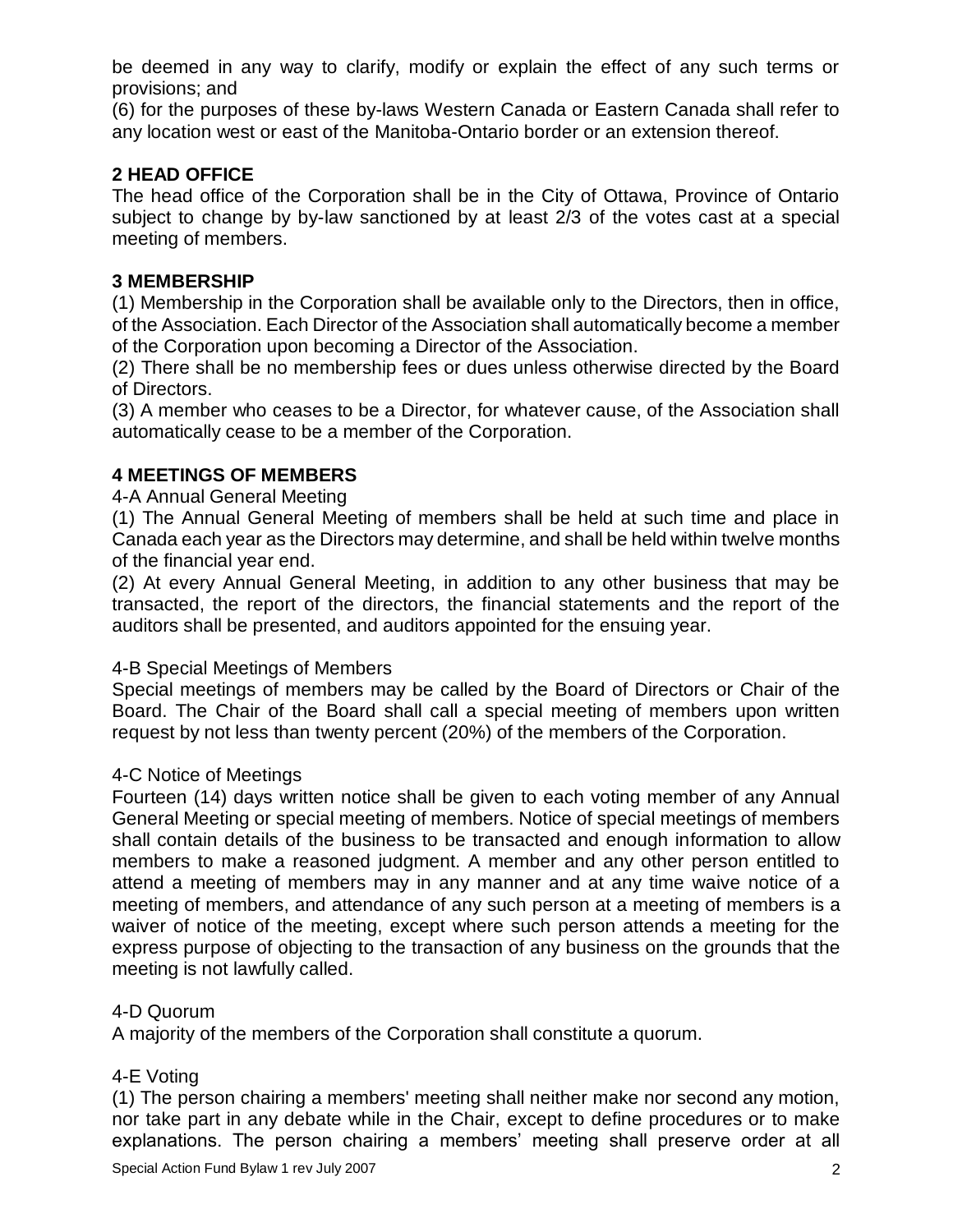meetings and put to a vote all proper motions. The person chairing the members' meeting shall not have a vote as a member, but shall have a casting vote.

(2) Unless the Act, these by-laws, or the letters patent otherwise provide, all questions not affecting the by-laws shall be decided by a majority of the votes cast. Questions affecting the by-laws shall be decided by a two-thirds (2/3) majority of votes cast.

(3) Each member shall be entitled to one vote.

(4) Every question submitted to a membership meeting of the Corporation may be voted on in the first instance by a show of hands. Any five members may then demand a counted vote.

(5) Once the vote has been completed, a declaration by the Chair that a resolution has been carried or defeated shall be conclusive evidence of that fact.

(6) Proxy voting is not available.

## **5 BOARD OF DIRECTORS**

5-A Composition

(1) The Board of Directors of the Corporation shall consist of the elected Officers, then in office, of the Association, not including the President and CEO of the Association.

(2) There must be a minimum of three (3) Directors who must be individuals, 18 years of age, with power under law to contract. The precise number of Directors shall be determined or changed by a resolution of the Board.

5-B Duties and Responsibilities

(1) Subject to the Act and the letters patent, the affairs of the Corporation shall be managed by the Board of Directors which shall supervise and control all activities of the Corporation.

(2) The Board shall establish all policies, generally, for the protection and interests of the Corporation on the basis of the expressed will of the members and the long-term financial stability of the Corporation.

### 5-C Term of Office

Directors have a term of office of two (2) years, commencing and terminating coincident with their term as Officers of the Association.

### 5-D Removal and Vacancies

(1) The Office of Director shall be automatically vacated if the Director ceases to be an Officer of the Association.

(2) A Director may be removed from office by the members by resolution passed by a majority of the members present at a meeting of members.

(3) Vacancies shall be filled by the election or appointment of a replacement Officer to the Association.

## 5-E Meetings

(1) Meetings of the Board of Directors shall be held at the call of the Chair of the Board or at the request of any two directors, and shall be held at such time and place, in Canada, as the Board shall decide.

(2) Unless sent by mail, forty-eight (48) hours notice of a meeting of the board of directors shall be given to each director. Notice of any such meeting that is sent by mail shall be mailed not less than fourteen (14) days (exclusive of the day on which the notice is delivered or sent but inclusive of the date for which the notice is given) before the meeting is to take place. Notwithstanding the foregoing, notice of a meeting shall not be necessary if all of the directors are present, and none objects to the holding of the meeting, or if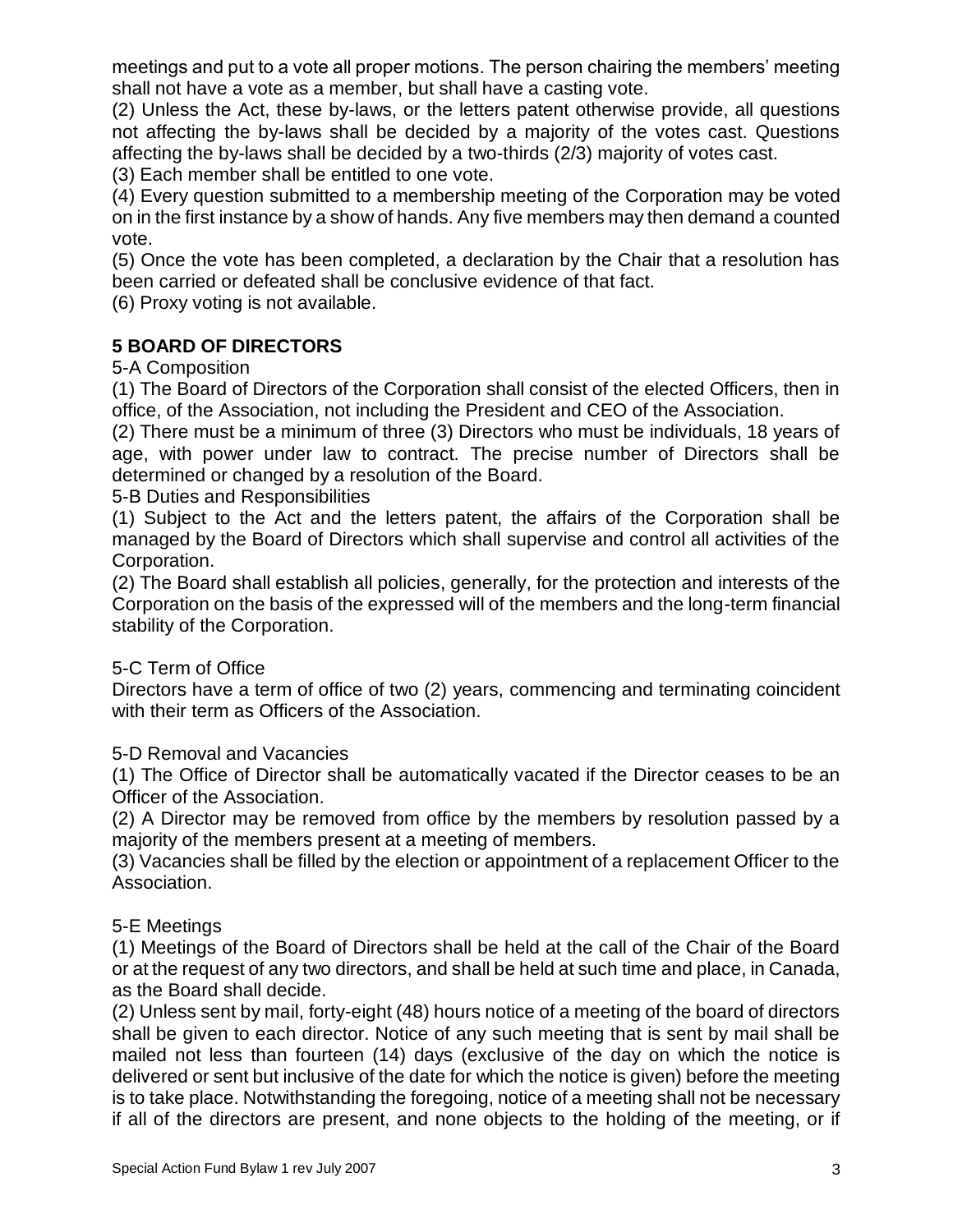those absent have waived notice of or have otherwise signified their consent to the holding of such meeting.

(3) Meetings of the Board of Directors may be held by teleconference or by any other appropriate communications technology if:

a) either a majority of the Directors consents to meeting by teleconference or meetings by teleconference have been approved by resolution passed by the Board of Directors; or

b) the other electronic means permits each Director to communicate adequately with each other; the Board of Directors of the Corporation has passed a resolution addressing the mechanics of holding such a meeting and dealing specifically with how security issues should be handled, the procedure for establishing quorum and recording votes; each Director has equal access to the specific means of communication to be used; and each Director has consented in advance to meeting by electronic means using the specific means of communication proposed for the meeting.

(4) A majority of the Board of Directors then in office shall constitute a quorum, but shall in no instance be less than two (2) Directors.

(5) The procedure at meetings of the Directors shall be governed in certain respects by the Corporation's by-laws and Board policy, or in the absence of any provision, the procedures in Robert's Rules of Order, latest edition shall be followed.

5-F Voting by Directors

(1) Each elected Director shall have one (1) vote on each question. The Chair shall not have a vote, but shall have a casting vote.

(2) Unless otherwise required by the Act or the by-laws, all questions shall be decided by a majority of the votes cast.

(3) Proxy voting is not available.

## 5-G Remuneration

The Directors shall serve as such without remuneration but are eligible to be compensated for reasonable expenses related to Directors' duties.

## **6 OFFICERS**

6-A Composition

(1) The Officers of the Corporation shall be the Directors of the Corporation and the President and CEO of the Association. The Officers shall hold the same offices they hold as the Officers, then in office, of the Association.

(2) The officers shall consist of the Chair of the Board, two Vice-Chairs, a Secretary, a Treasurer, and the President and CEO of the Corporation. The offices of Secretary and Treasurer may be held by the same person.

### 6-B Duties of Officers

Unless otherwise specified by the Board (which may, subject to the Act, modify, restrict or supplement such duties and powers), the offices of the Corporation shall have the following duties and powers associated therewith:

(1) The Chair of the Board shall call all meetings of the Directors and of the members of the Corporation, and shall normally act as chairperson of such meetings. The Chair shall be responsible for the integrity of the Board process in accordance with the by-laws and Board policies. The Chair shall be ex-officio a member of all Board committees, and shall perform other duties as may, from time to time, be delegated by the Board.

(2) The Vice-Chairs shall, in order of their seniority as Directors, in the absence or disability of the Chair of the Board, perform the duties and responsibilities of the Chair.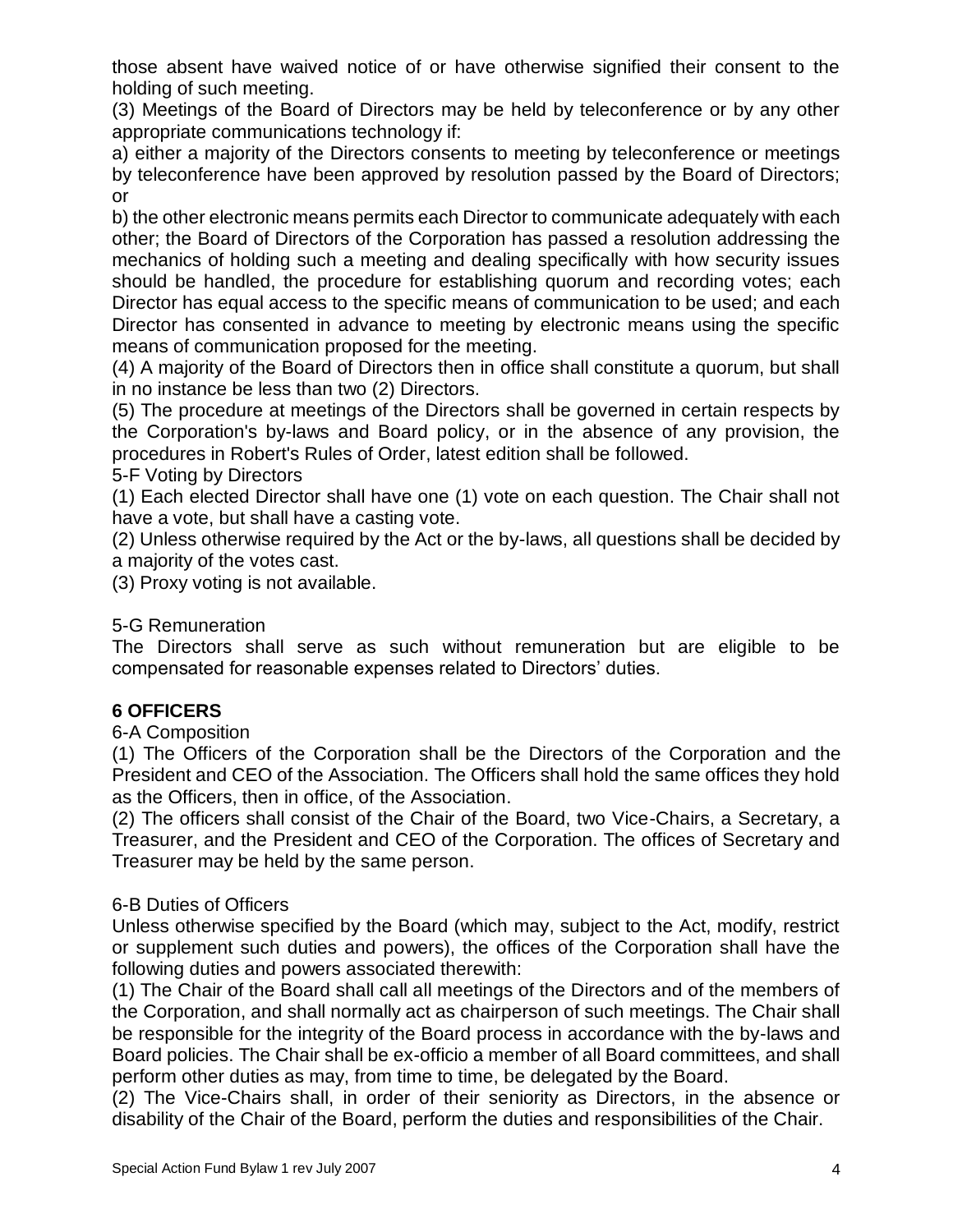In the event the position of Chair is vacated between scheduled elections of Officers, the Vice-Chairs, in order of their seniority on the Board, shall assume the position of Chair for the balance of the term. In the event both Vice-Chairs have equal seniority the Eastern Vice-Chair shall assume the position of Chair for the balance of the term. The Vice-Chairs shall also perform such other duties as may, from time to time, be delegated by the Board. (3) The Secretary shall ensure adequate minutes are taken at meetings of the Directors and members of the Corporation. The Secretary shall be responsible for the integrity of Board documents, and shall perform other duties as may, from time to time, be delegated by the Board.

(4) The Treasurer shall report to the Board, as required by Board Policy, on the disposition of Corporation funds, and shall review and report to the Board and the members on the annual audit of the Corporation. The Treasurer shall perform other duties as may, from time to time, be delegated by the Board.

### 6-C Term of Office

Officers have a term of office of two (2) years, commencing and terminating coincident with their term as Officers of the Association.

#### 6-D Removal and Vacancies

An office shall be vacated, an Officer removed, and any vacancy filled in the same manner as Directors as set out in section 5-D.

#### 6-E Remuneration

The Officers, except the President and CEO, shall serve as such without remuneration but are eligible to be compensated for reasonable expenses related to Officers' duties.

### **7 PROFESSIONAL STAFF AND AGENTS**

(1) The Board of Directors may appoint agents and hire employees as it shall deem necessary from time to time to accomplish the goals of the Corporation.

(2) Normally the Association shall administer the affairs of the Corporation and shall be compensated for doing so by fees set, from time to time, by the Board of Directors.

#### **8 FINANCIAL**

8-A Financial Year

Unless otherwise ordered by the Board of Directors, the fiscal year end of the Corporation shall be December 31.

#### 8-B Corporate Seal

The President and CEO shall have care and custody of the Corporate Seal.

#### 8-C Execution of Documents

Deeds, transfers, assignments, contracts, obligations and other instruments in writing requiring execution by the Corporation may be signed by any two (2) of its Officers. Notwithstanding the foregoing, the Board may from time to time direct the manner in which and the person or persons by whom a particular document or type of document shall be executed. Any person authorized to sign any document may affix the corporate seal thereto.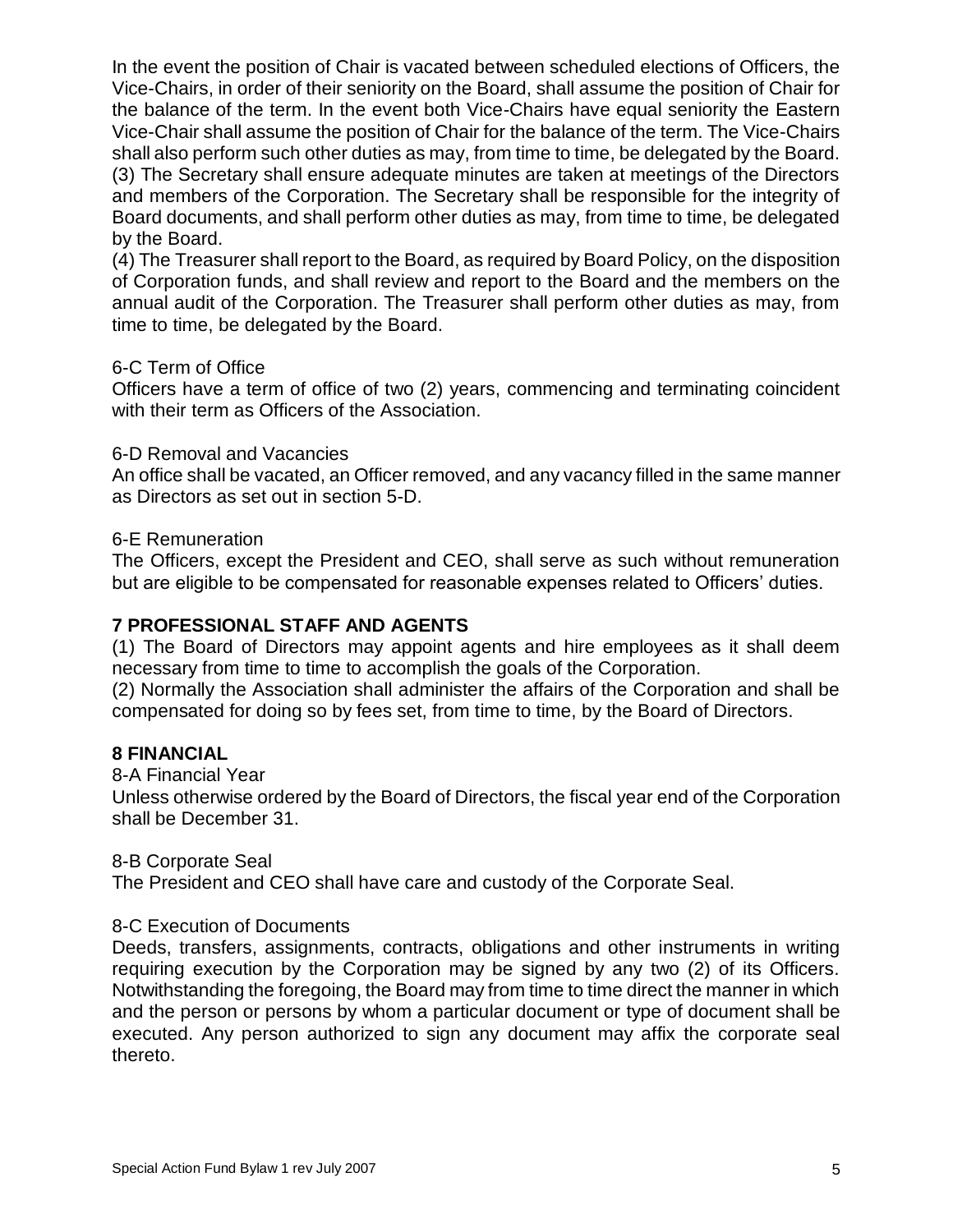#### 8-D Auditors

The Members shall at each annual general meeting appoint an auditor to audit the accounts of the Corporation for a report to the members at the next annual general meeting. The remuneration of the auditor shall be fixed by the Board of Directors. The auditor may not be a Director, Officer or employee of the Corporation, unless the consent of all members has been obtained.

### **9 INDEMNIFICATION**

Subject to the Act, every Director, Officer or other person who has undertaken, or is about to undertake any liability on behalf of the Corporation or any subsidiary controlled by it, and their heirs, executors and administrators, and estate and effects, shall be indemnified and saved harmless out of the funds of the Corporation, from and against:

a) All costs, charges and expenses which such Director, Officer or other person sustains or incurs in or about any action, suit or proceeding which is brought, commenced or prosecuted against them, or in respect of any act, deed, matter of thing whatsoever, made, done or permitted by them, in or about the execution of the duties of their office or in respect of any such liability; and

b) All other costs, charges and expenses which are sustained or incurred in or about or in relation to the affairs thereof, except such costs, charges or expenses as are occasioned by wilful neglect or default.

#### 9-A Limitation of Liability

Except as otherwise provided in the Act, no Director or Officer for the time being of the Corporation shall be liable for the acts, receipts, neglects or defaults of any other director or officer or employee or for any loss, damage or expense happening to the Corporation through the insufficiency or deficiency of title to any property acquired by the Corporation or for or on

behalf of the Corporation or for the insufficiency or deficiency of any security in or upon which any of the moneys of or belonging to the Corporation shall be placed out or invested or for any loss or damage arising from the bankruptcy, insolvency or tortious act of any person including any person with whom or which any moneys, securities or effects shall be lodged or deposited or for any loss, conversion, misapplication or misappropriation of or any damage resulting from any dealings with any moneys, securities or other assets belonging to the Corporation or for any other loss, damage or misfortune whatever which may happen in the execution of the duties of the director's or officer's respective office or trust or in relation thereto unless the same shall happen by or through the director's or officer's own wilful neglect or default.

### 9-B Indemnity of Directors and Officers

Subject to the Act, the Corporation may indemnify a director or officer of the Corporation, a former director or officer of the Corporation or another individual who acts or acted at the Corporation's request as a director or officer or in a similar capacity of another entity, and such person's heirs and legal representatives, against all costs, charges and expenses, including an amount paid to settle an action or satisfy a judgment, reasonably incurred by such person in respect of any civil, criminal, administrative or investigative action or other proceeding in which the individual is involved because of that association with the corporation or other entity if,